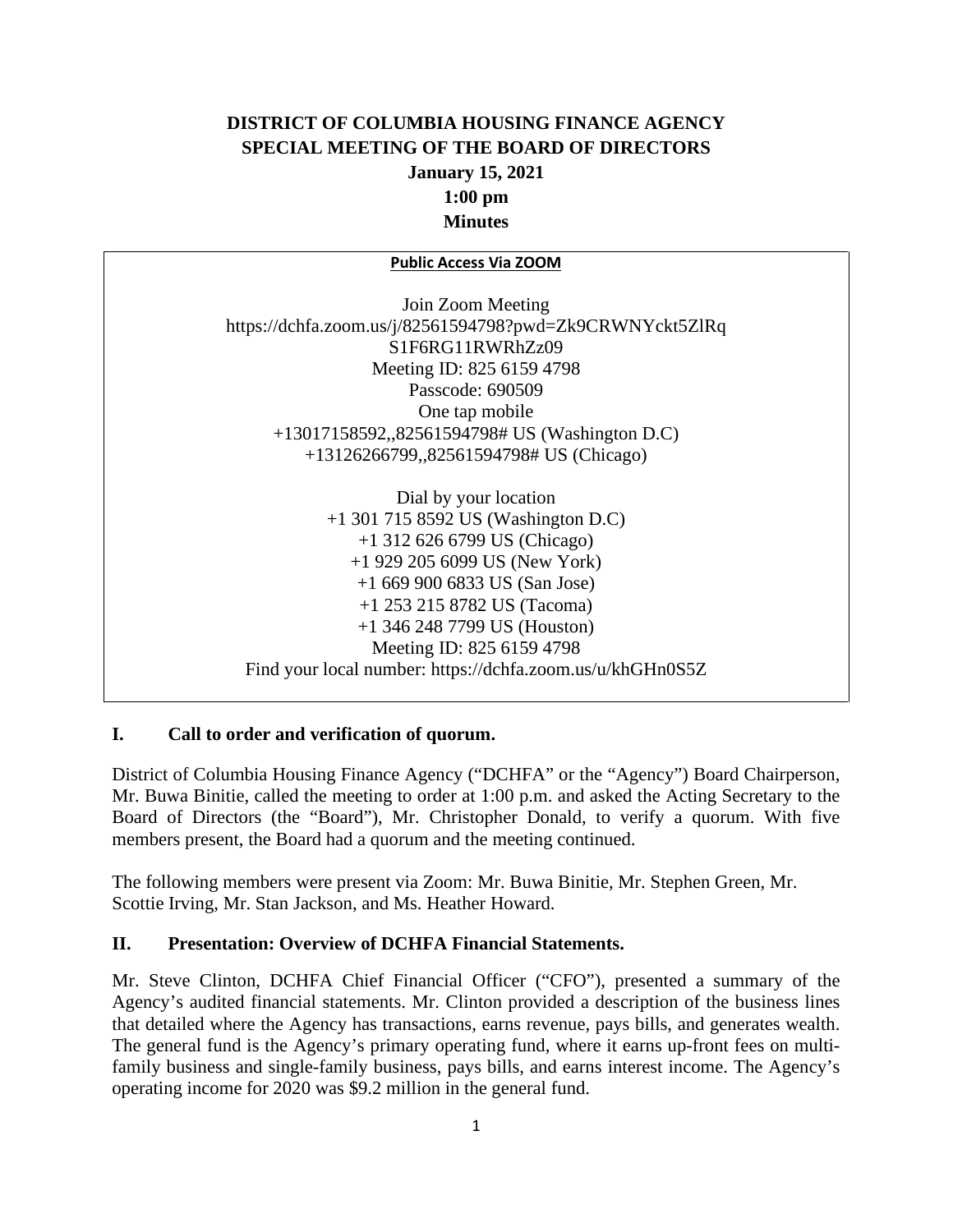Next, Mr. Clinton described the bond funds from which the Agency issues bonds, earns spreads, and issuer fees. The difference between bond funds and the general fund is that revenue from bond funds is taken out in a restricted manner, while general fund revenue may be used at the discretion of the Agency. This year, \$1.4 billion conduit bond funds have been removed from the balance sheet. The Governmental Accounting Standards Board ("GASB") has issued Statement No. 91, which provides a single method for government issuers to report conduit debt obligations and related commitments. The Agency has elected to implement the rule this year.

Moreover, the single-family fund made just over one million dollars from interest income and spread income. Additionally, the multi-family fund is used to run the Agency's risk share program with \$200 million in bonds issued for about eighteen deals. The multi-family fund generated about \$500,000 in income that is retained within the fund. In total, the Agency has \$10.8 million in operating income.

Mr. Clinton concluded his presentation and opened the floor for questions.

Mr. Binitie asked Mr. Clinton to elaborate on the interest expense associated with the multifamily fund. Mr. Clinton responded that the interest expense and the interest earned are passthrough cash flows. There are loans receivable and bonds payable that are offsetting each other.

Mr. Clinton illustrated to the Board the Agency's net earnings from the general fund that totaled \$115 million. He also noted that the single-family fund has generated \$21 million in wealth as a result of bonds issued many years ago. The multi-family risk share fund is building wealth at \$4.5 million. Overall, the net worth of the Agency is about \$142 million, with about \$100 million in unrestricted revenue.

Mr. Donald stated that the Agency will return to the Board with a summary of the presentation with Reznick but wanted the Board to review the balance sheet so that it can be submitted to the city.

Mr. Green asked whether it requires the Board to vote. Mr. Donald responded by stating that it does not.

Mr. Binitie opened the floor for further questions, there were no further questions.

## **III. Other Business.**

There was no other business.

## **IV. Adjournment.**

Mr. Binitie called for a motion to adjourn the meeting. Mr. Irving made a motion, and that motion was properly seconded by Ms. Howard.

The motion passed by a chorus of ayes.